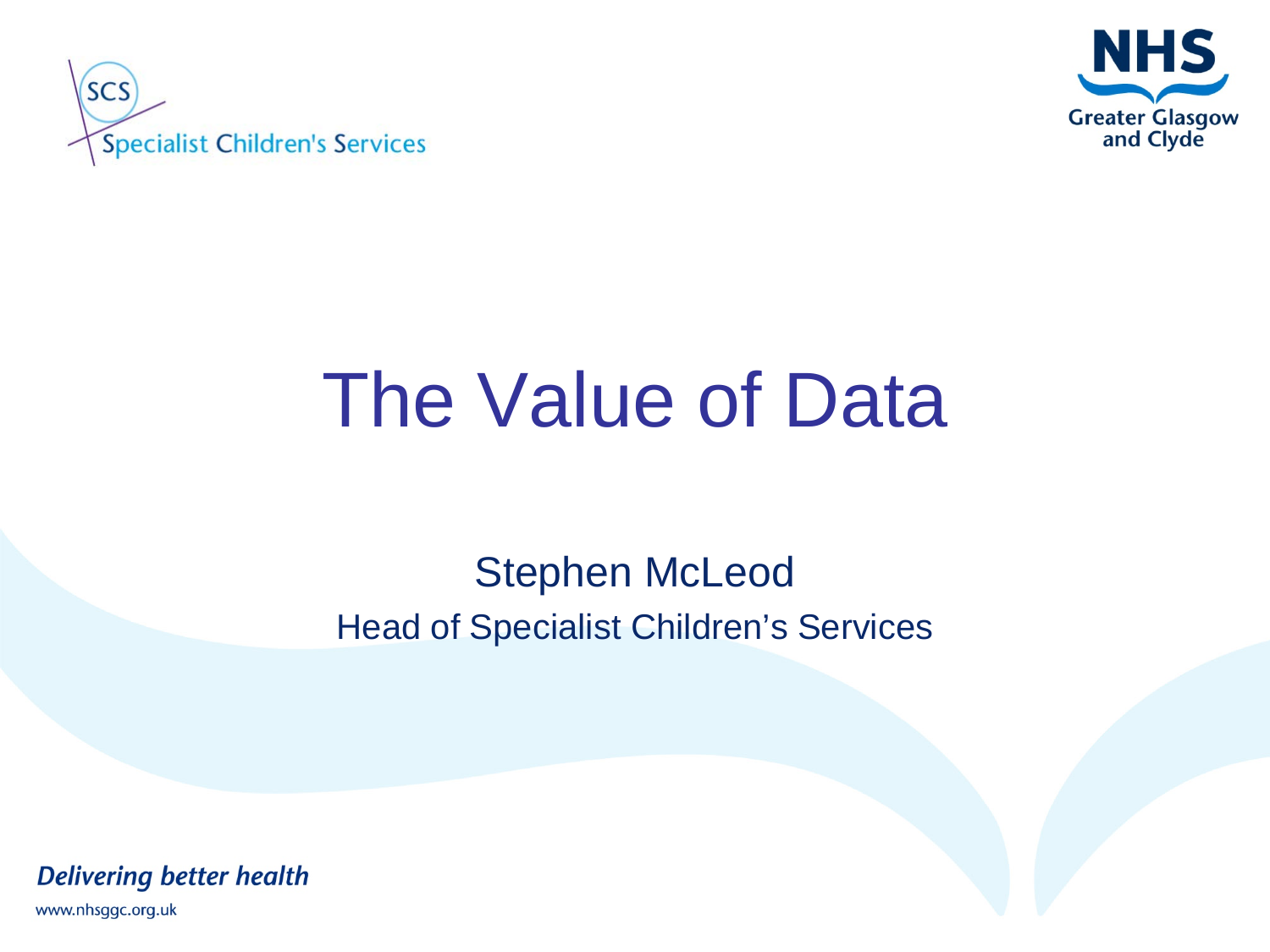



"And this is where the reorg happened..."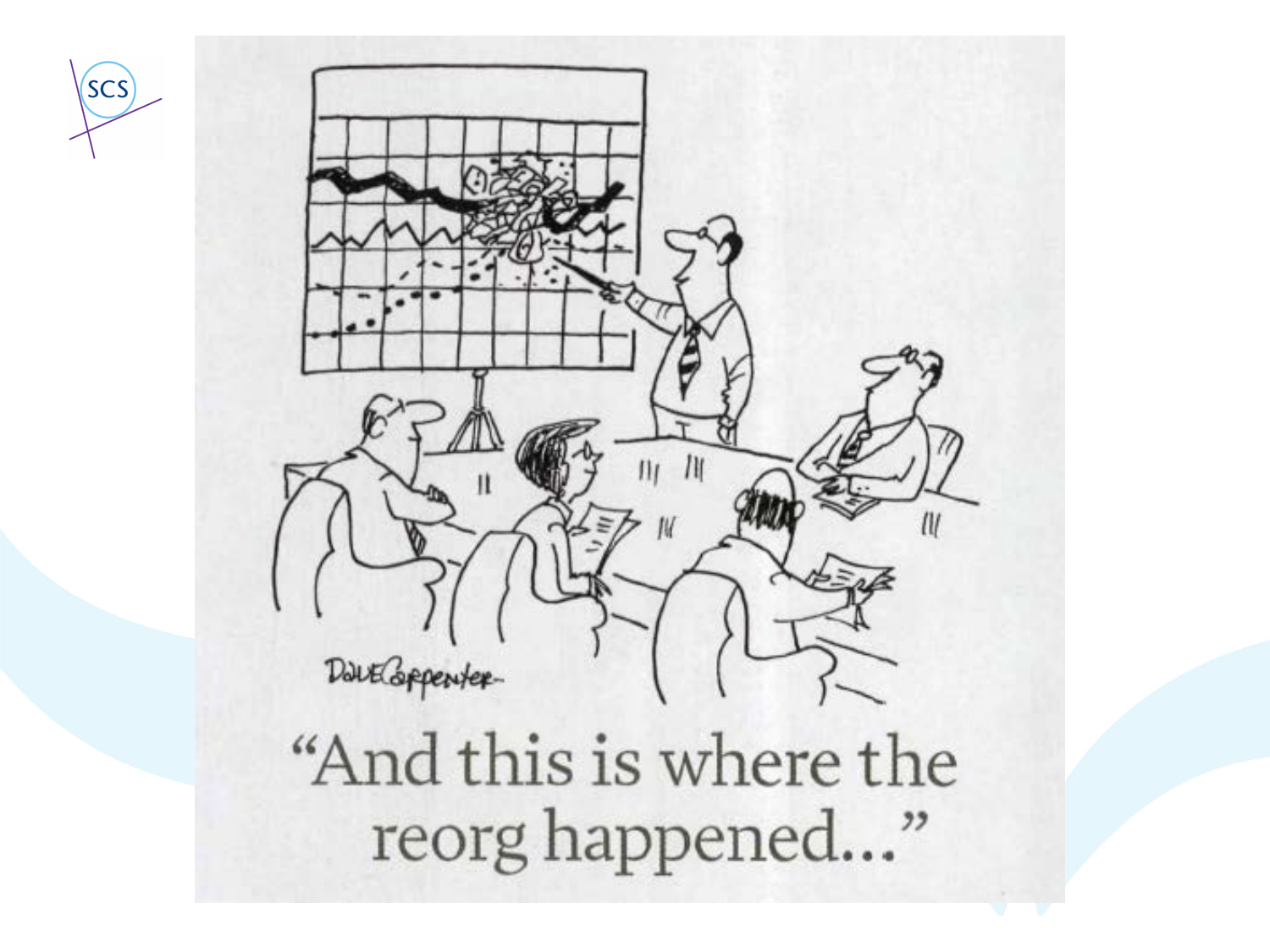



### **Where is the Value?**

• **Learning from Past Performance**

• **Analysing the Current Service**

• **Predicting the Future**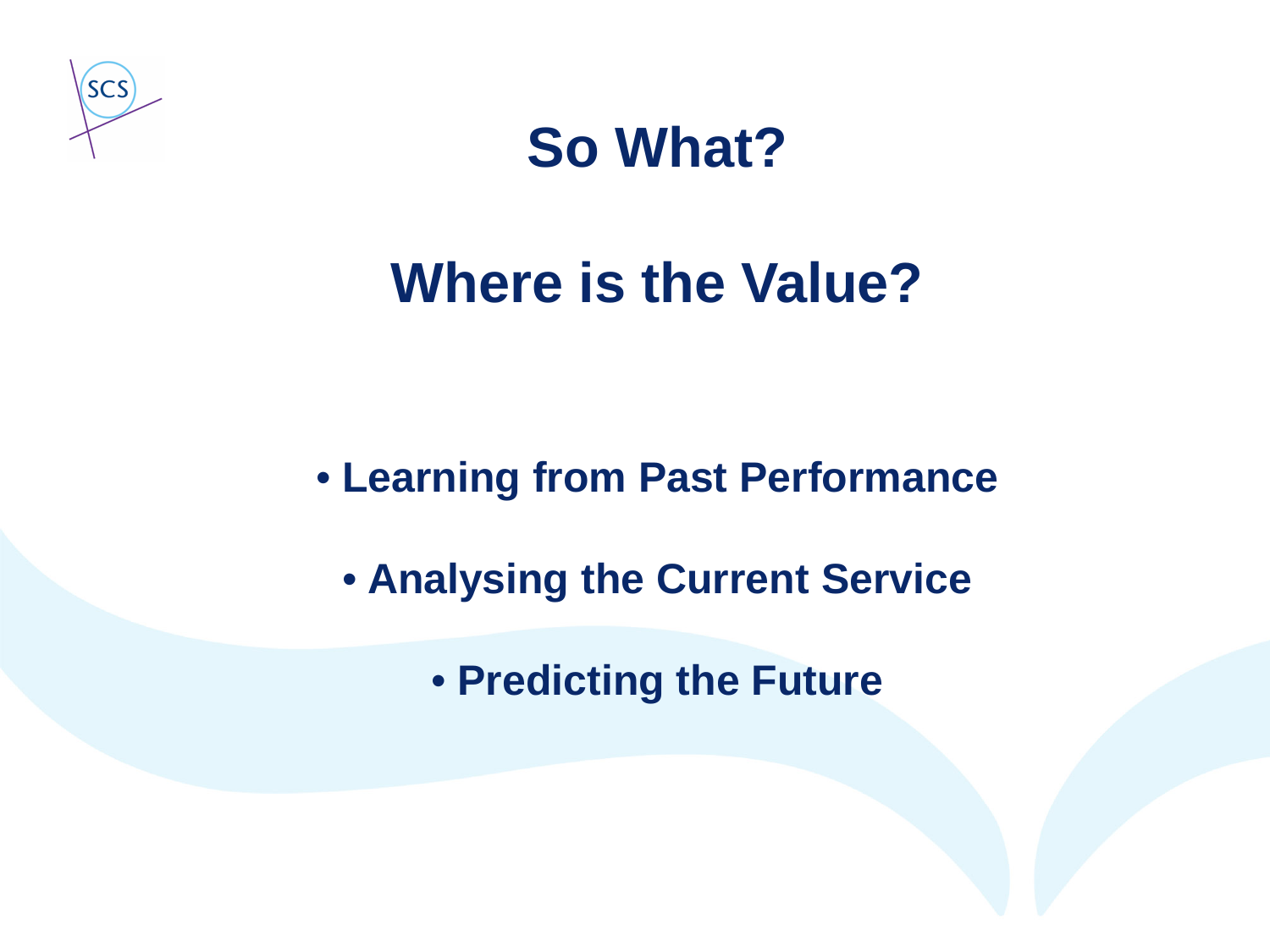

**Learning for Past Performance:** By analysing the past you can understand historic trends and patterns in activity. Furthermore, you'll get to know which services performed better than the others and therefore what is working and what may not be.



Accepted Referrals (January 11 - December 14)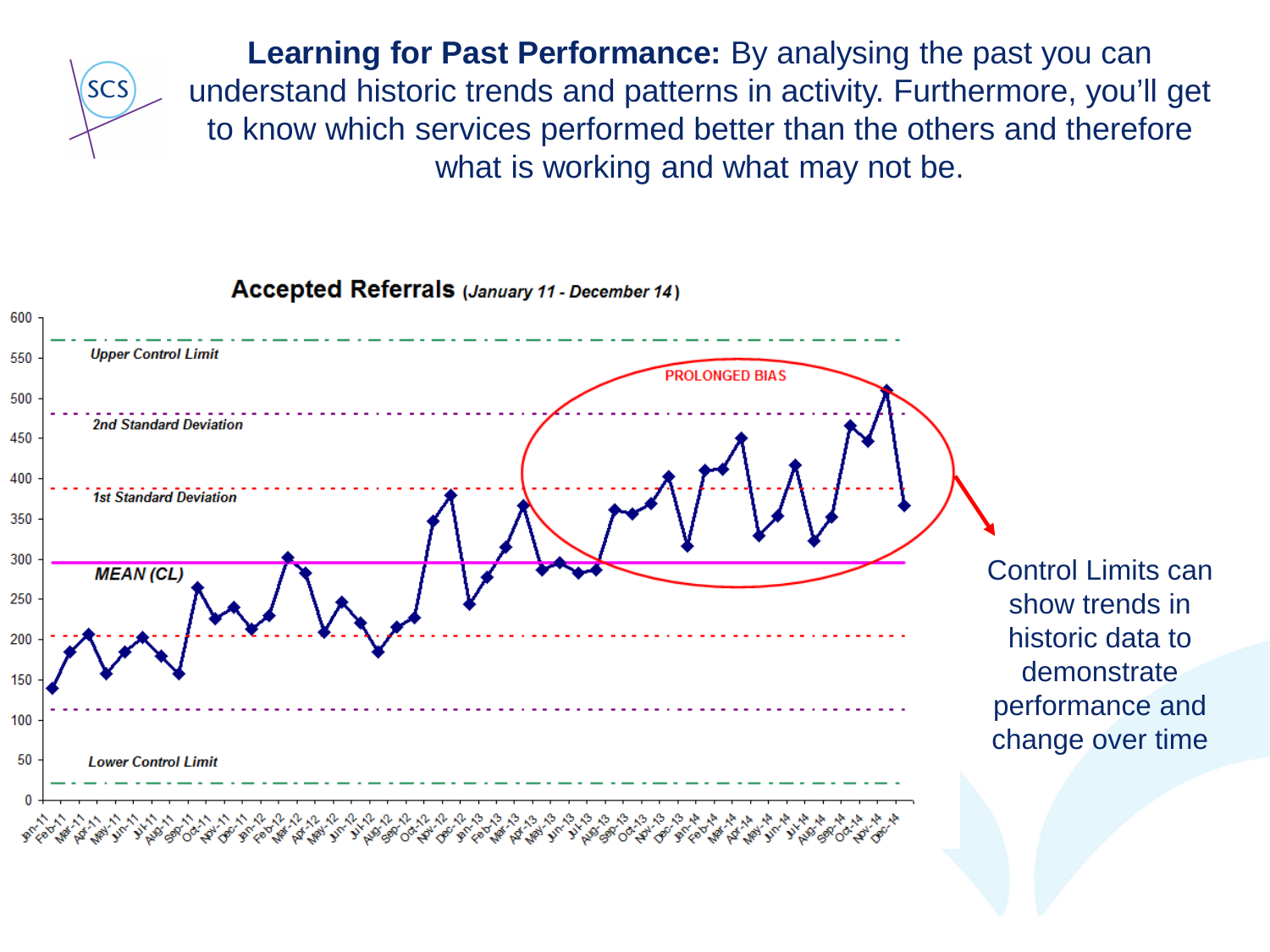

**Analysing the Current Service:** Data analysis of the present allows you to understand the current service better. It helps you to understand what is working well and if improvements are required.

**Average HoNOSCA Scores - All CAMHS**



Statistical and significance level data around current outcome measures shows the service is improving mental health and wellbeing in young people. If these results change, this will highlight a requirement for clinical service improvement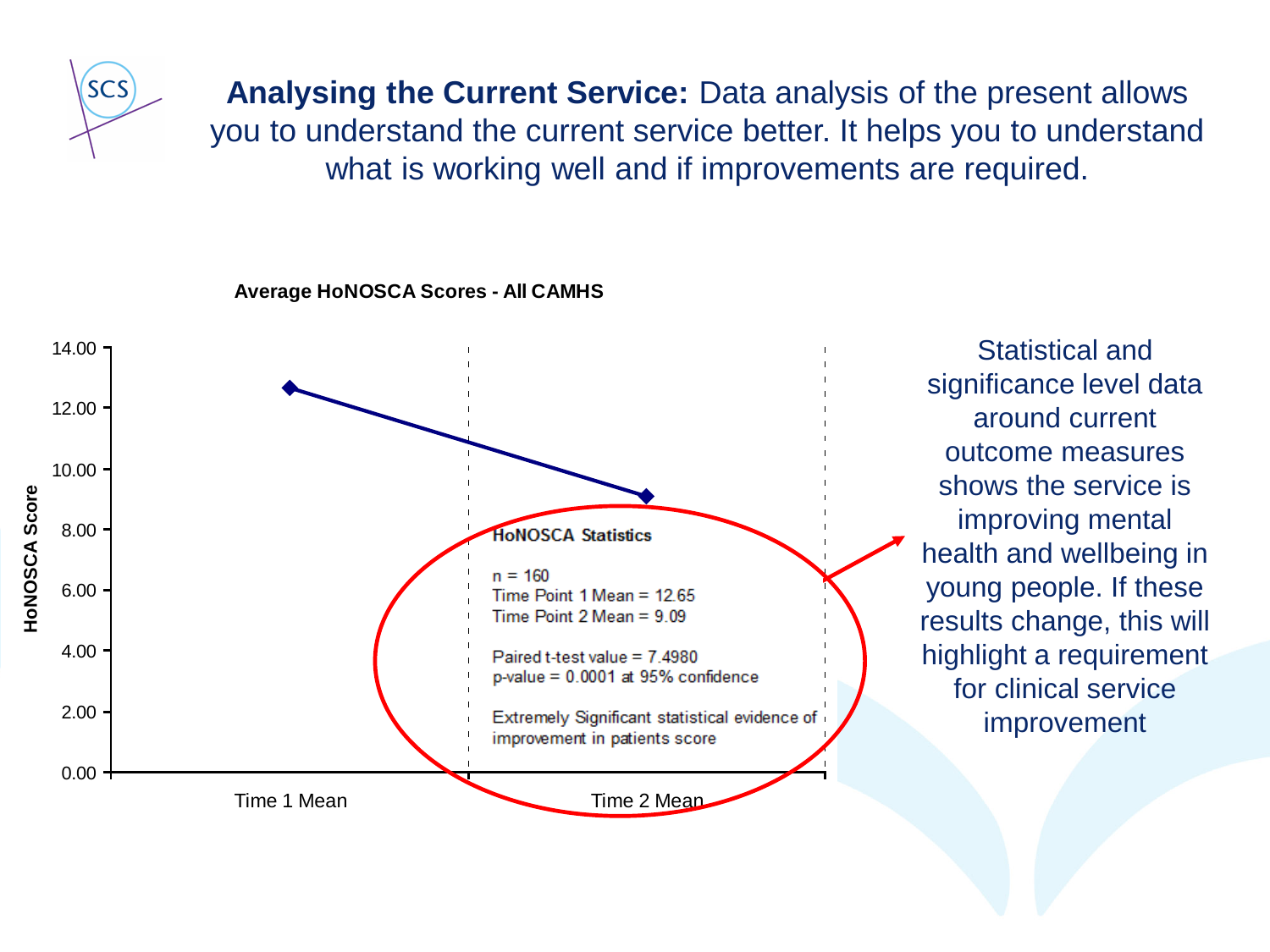

**Predicting the future**: Data analysis can help you give an idea regarding the future. It looks into trends and growths in the current services and makes assumptions based on that. This in turn allows the organisation to establish plans for the future.

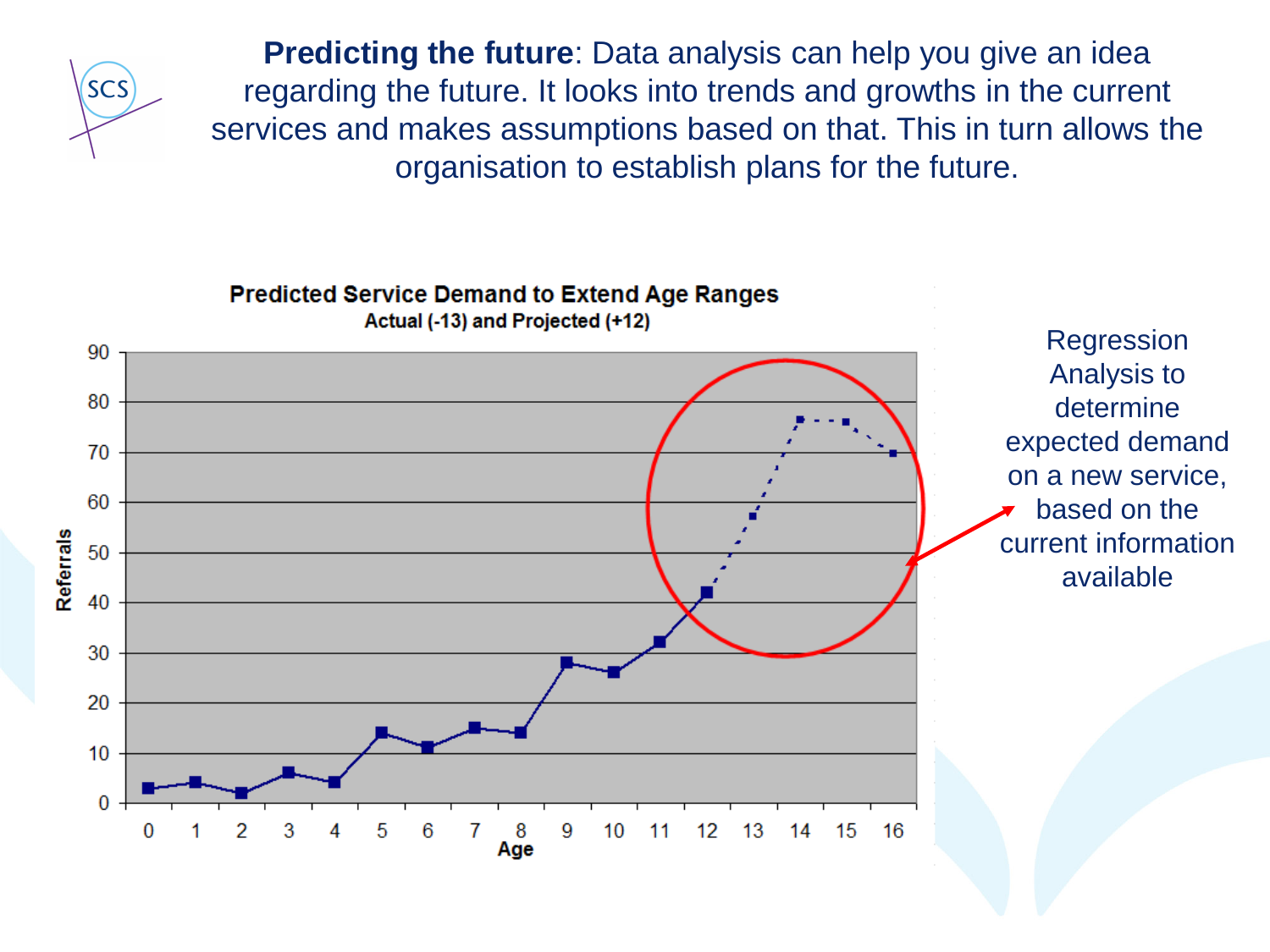

## **Live Example** Testing Demand and Capacity

- Compare live activity data to agreed job plans
- Identify the inefficiencies and anomalies
- Calculate required clinical capacity
- Adjust job plan to meet demand
- Adjust practice to achieve job plan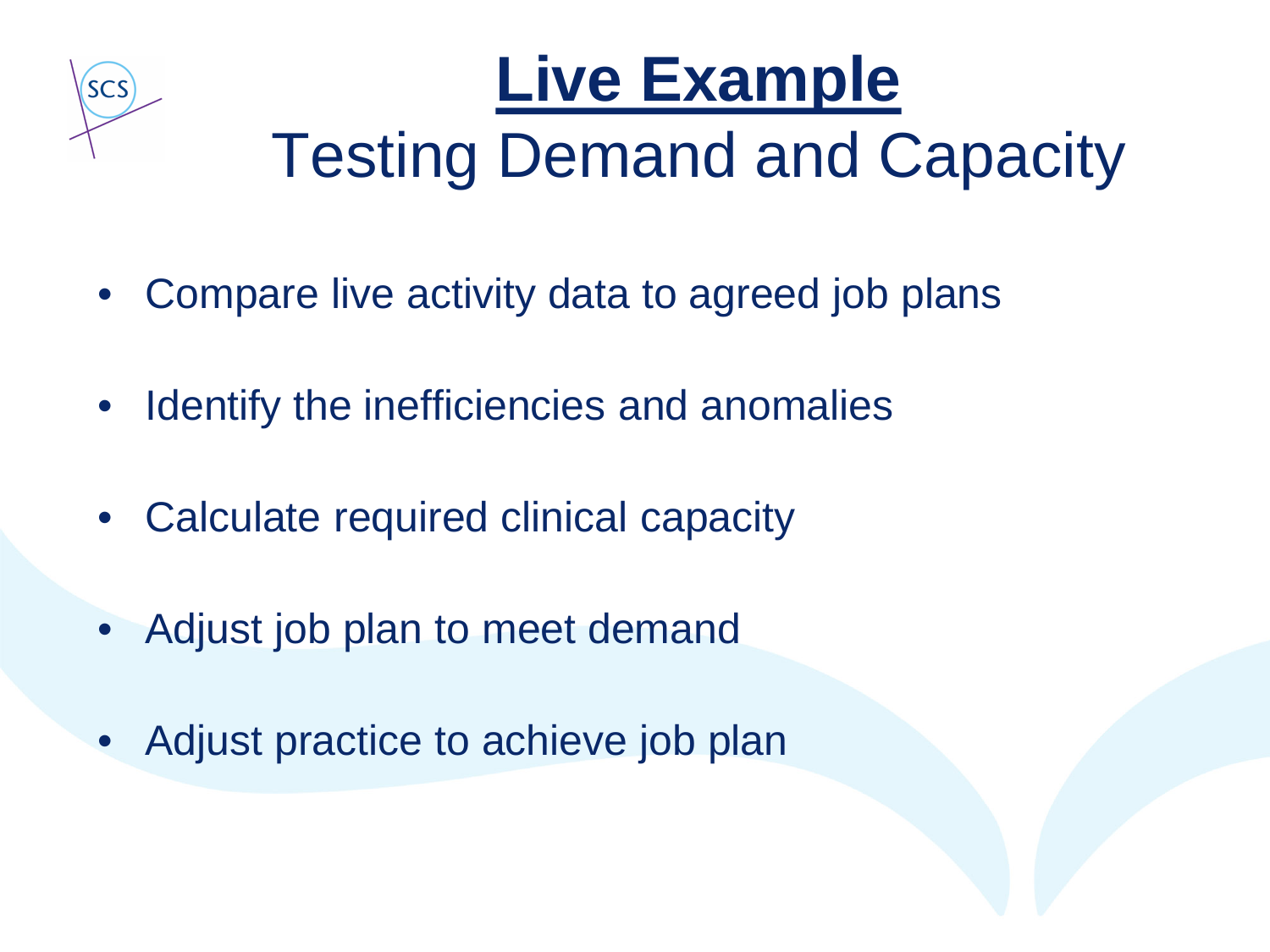#### **Capacity - 13 Weeks till 30th Jan 2015**

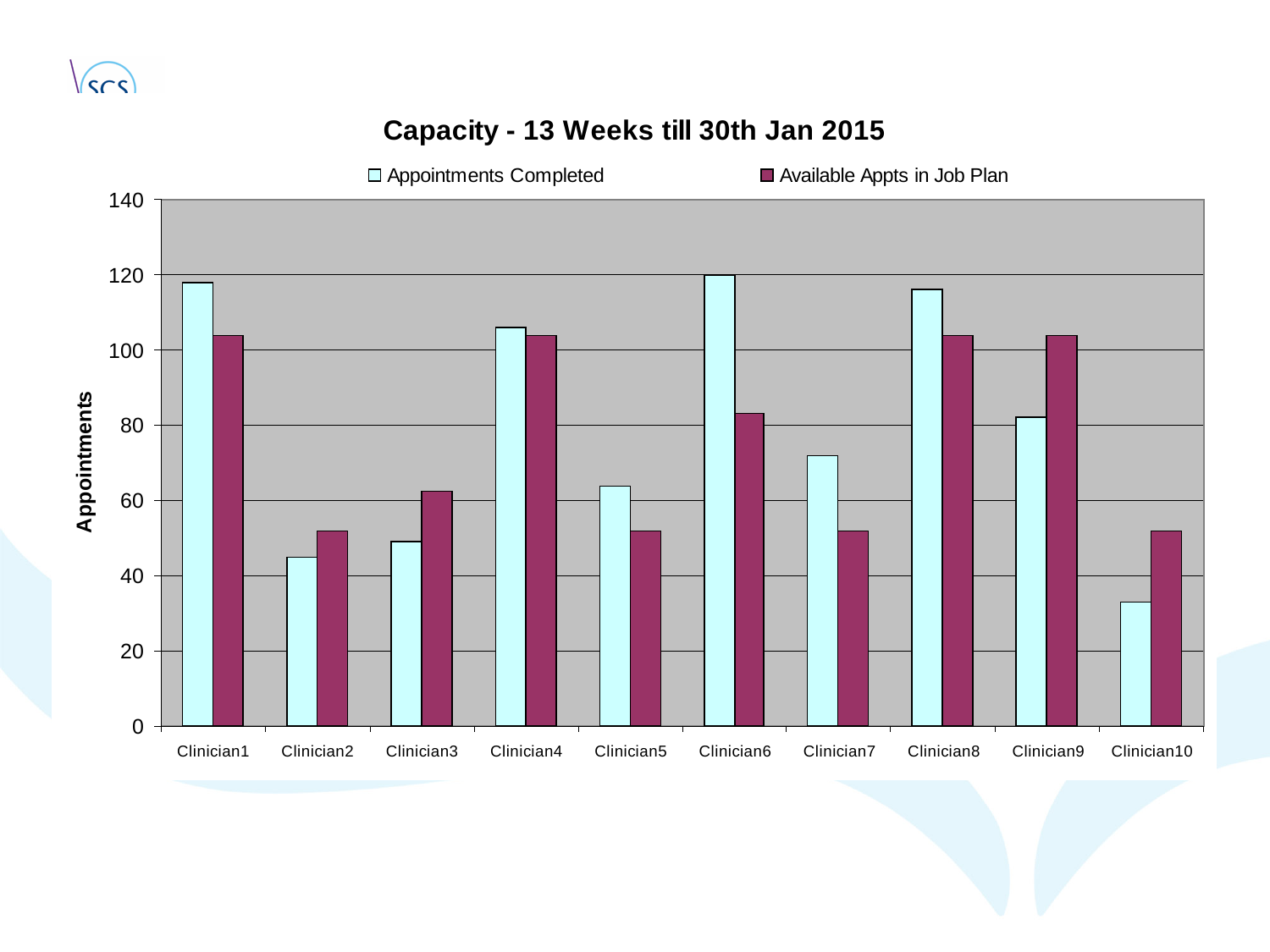### Job Planning Using the Data

#### Weekly for 1 WTE

|           |     | Mon       | Tue | Wed | Thu | Fri |
|-----------|-----|-----------|-----|-----|-----|-----|
| Family    | Am. |           |     |     |     |     |
| Therapist | Pm  | <b>CH</b> |     |     |     |     |

#### **Total sessions 10**

Team meeting, CPD, Specific work, Management, Admin, Duty, Tier 2, etc = 6

 $Choice = 1$ 

**Remaining Core sessions 10 – 7 = 3**

Weekly for 15 WTE

Based on previous 6 weeks

Average referrals received weekly = 21

Average referrals accepted weekly = 14

| <b>Total sessions</b>                                                     |             | <b>150</b> |
|---------------------------------------------------------------------------|-------------|------------|
| Team meeting, CPD, Specific work, Management,<br>Admin, Duty, Tier 2, etc |             |            |
|                                                                           |             | $= 90$     |
| Choice                                                                    |             | $= 15$     |
| <b>Remaining Core sessions</b>                                            | $150 - 105$ | = 45       |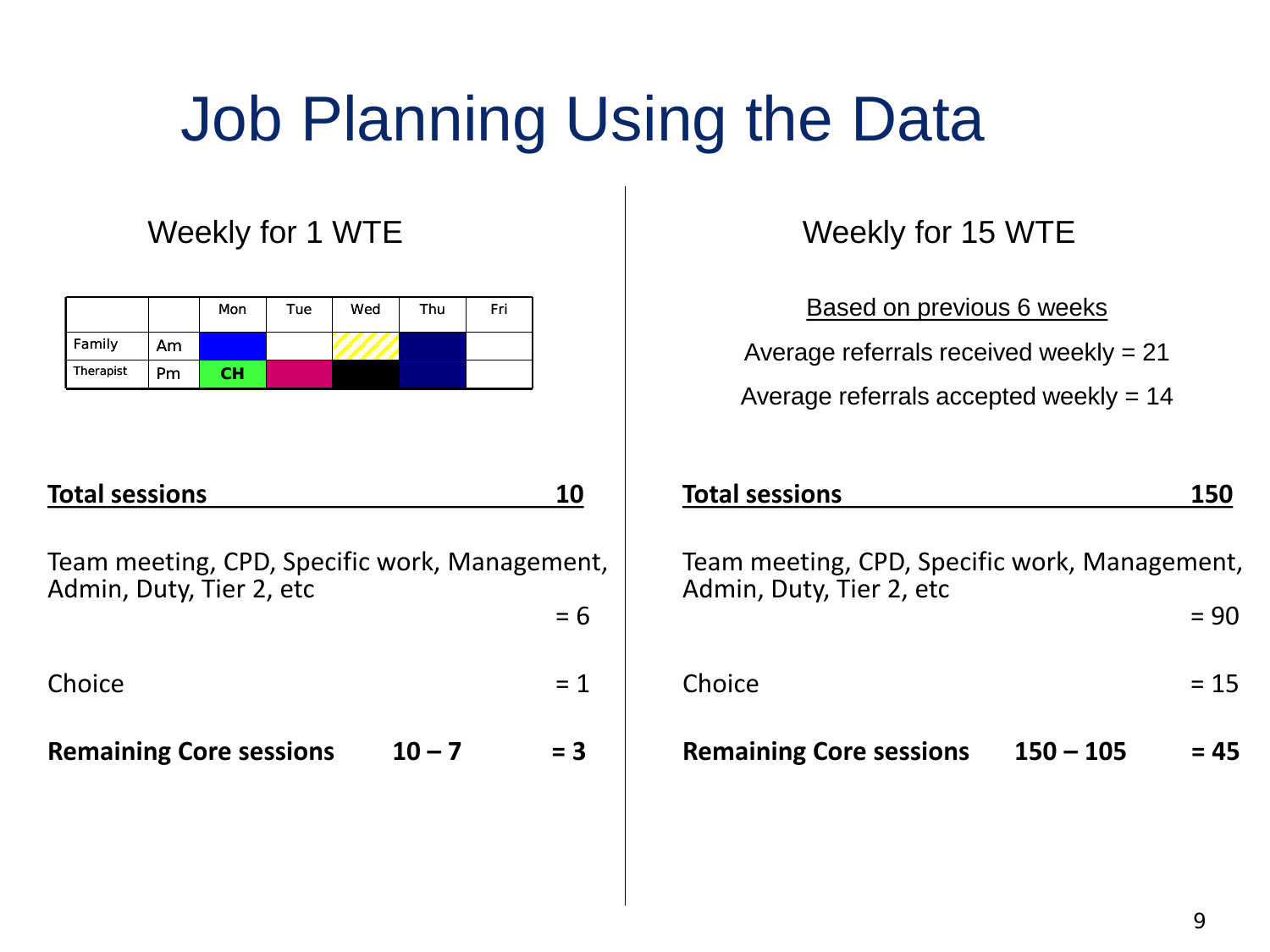#### **Full Time Job Plan (summary)**

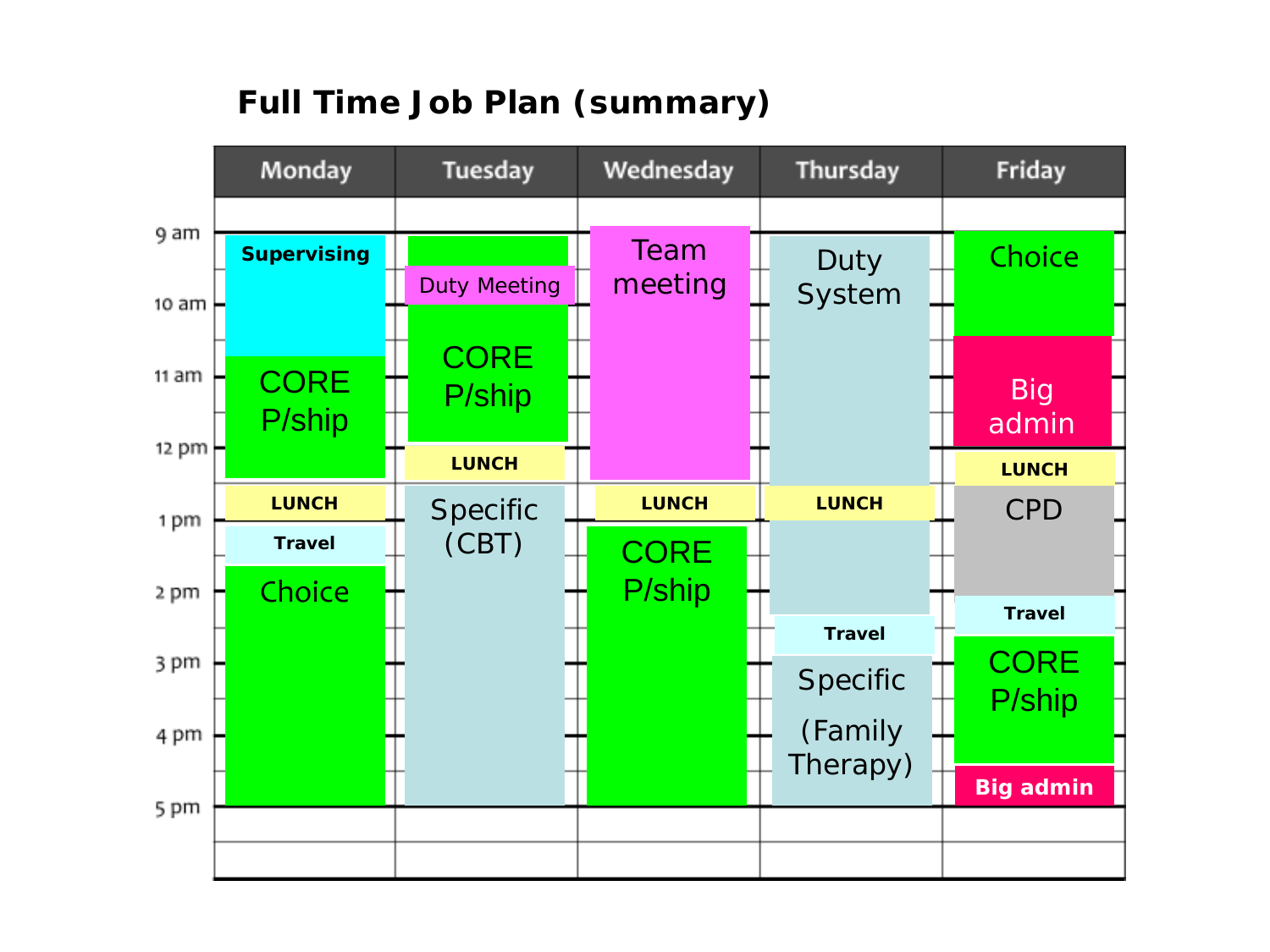

Data used well is valuable and will provide the fundamentals for policy and service improvement.

Children and Families and Specialist Children's Services are becoming data rich and we're in a position to exploit this to improve services and patient experience.

We should aim to measure, analyse and use as much as possible.